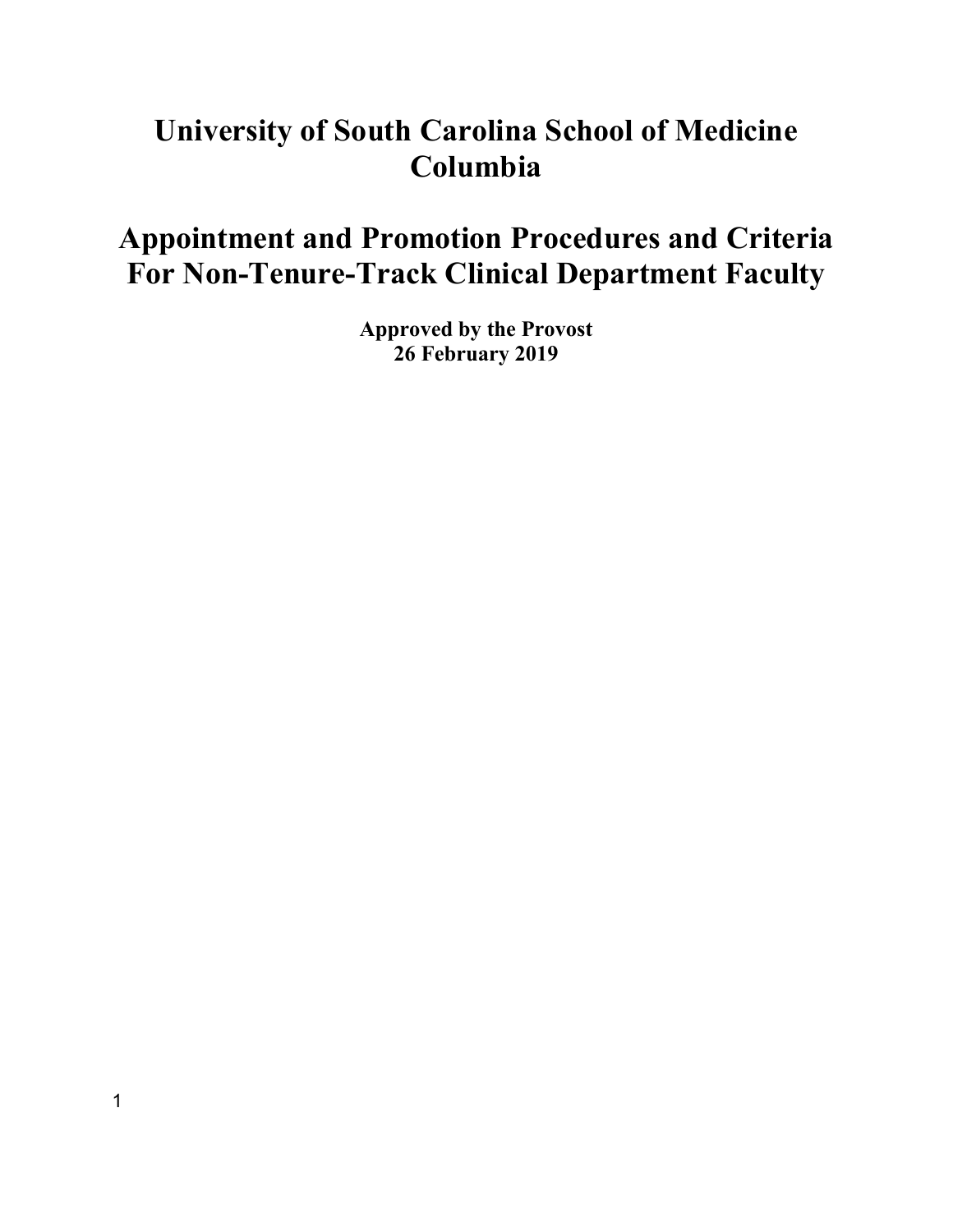#### *I. Preamble*

The University of South Carolina, School of Medicine Columbia recognizes the need for faculty members (salaried by the USC SOM, the PH-USC Medical Group, or its affiliated institutions) who do not pursue traditional tenure-track faculty appointments. These clinicians constitute a vital component of the teaching programs of the medical school, provide service to the community, and manage essential administrative responsibilities. Clinician faculty members often contribute to the teaching of medical school and other health professions students outside of the classroom through clinical practice in the delivery of patient care. Likewise, their contributions to scholarship and academic excellence to the institution often involve the practice of medicine or other clinical services in place of or in addition to more conventional forms of teaching, research, and scholarship typical of other university faculty. Non-tenure-track faculty are appointed and reappointed on a multi-year basis. Faculty may change from non-tenure to tenure track, however, service in a non-tenure-track appointment is not considered part of a probationary period for tenure consideration. University Policies ACAF 1.06 and ACAF 1.16 specify general requirements pertaining non-tenure-track faculty.

Academic rank is determined in large part by the faculty member's achievements and reputation as a scholar, and contributions to the overall mission of the institution. Standards for rank and promotion are intended to be consistent across Units and tracks insofar as it is possible. Expectations for academic ranks are described in the University of South Carolina Faculty Manual (Columbia campus). In the event of conflicting standards or principles between this document and the Faculty Manual of the University of South Carolina, the Faculty Manual takes precedence.

The following procedures and criteria provide a structure for appointing, evaluating, and promoting faculty members in clinical departments who do not occupy tenure-track positions, but who are members of the medical school faculty. Evaluation of performance should be based on both quantitative and qualitative estimates of activities relevant to the candidate's work.

Procedures for the evaluation of teaching require student and/or resident evaluations, conducted periodically throughout the faculty member's appointment at the University. A summary and evaluation of the faculty member's teaching, based on clearly specified criteria, must be included in the faculty member's promotion file. This summary should give context to student/resident evaluations of the faculty member's teaching by noting, e.g., whether evaluations of a particular class historically have been low; how the faculty member's evaluation scores compare with other faculty in the department; or whether poor evaluation scores are correlated to a faculty member's strict grading standards. Peer evaluations are optional, but are recommended for appointment/promotion to Clinical Associate Professor or Clinical Professor.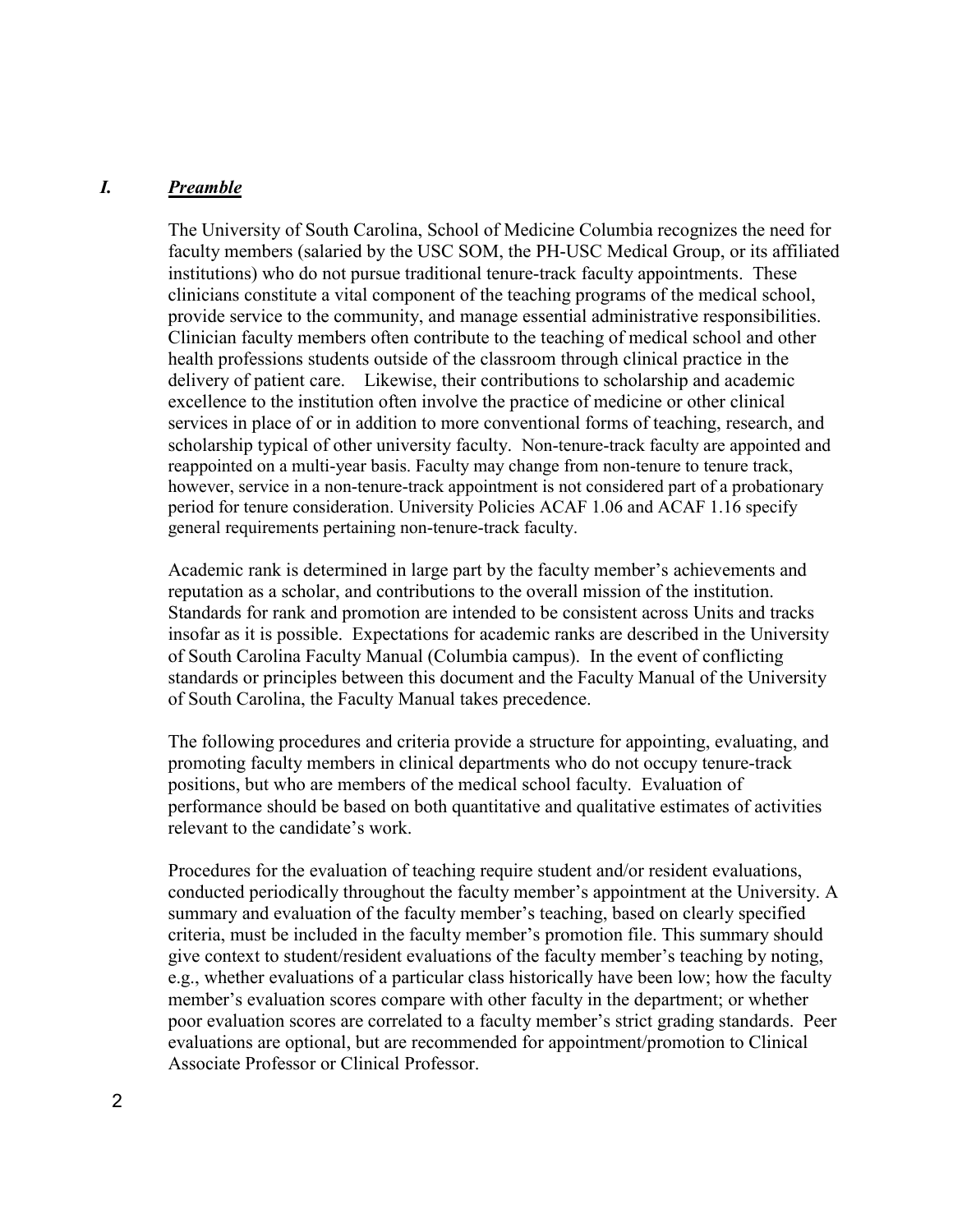Procedures for the evaluation of the candidate's promotion file require that at least three evaluations of the file be obtained from impartial scholars at academic institutions within the field, outside the University of South Carolina. If a person can be shown to be one of the leading scholars in a particular field, that person may be used as an outside evaluator even if he or she is at an institution that is not peer or aspirant. Non-university specialists may be used as outside evaluators; however, the majority of evaluators normally must be persons with academic affiliations. Persons who have co-authored publications, collaborated on research, or been colleagues or advisors of the applicant normally should be excluded from consideration as outside evaluators. All evaluators must be asked to disclose any relationship or interaction with the applicant. The outside evaluators must be selected by the department chair.

Each evaluator should be provided with a letter requesting the evaluation and informing the evaluator of the relevant criteria for promotion, the candidate's vita and publications, and other materials evidencing the candidate's teaching, research/scholarly activity, and patient care/service. The evaluator will be asked to evaluate the quality and where appropriate the quantity of the file.

A summary of the professional qualifications of each outside evaluator or a copy of each evaluator's curriculum vita must be included in the file, along with a copy of the letter sent to the evaluator.

#### *II. Appointment and Promotions Committee and General Standards for Appointment*

#### A. The Committee

The Appointment and Promotions Committee for non-tenure track clinical department faculty of the USC SOM - Columbia will consist of non-tenure-track Clinical Associate Professors and Clinical Professors representing each of the clinical departments. The Chair of the Appointment and Promotions Committee will be elected by the members of the Committee for a three year term, renewable once, and should be a Clinical Professor. Decisions of the Appointment and Promotions Committee will be by majority vote of all members. A quorum shall be defined as a simple majority of those present physically or through various forms of communication. Both Clinical Associate Professors and Clinical Professors may vote at the level of a Clinical Associate Professor while only Clinical Professors may vote at the level of Clinical Professor. Voting may be conducted via mail or secure electronic communications at the discretion of the Committee Chair. A majority vote is defined as at least one vote more than half of the total votes cast as "in favor" or "against" (i.e. abstentions do not count toward the determination of a majority).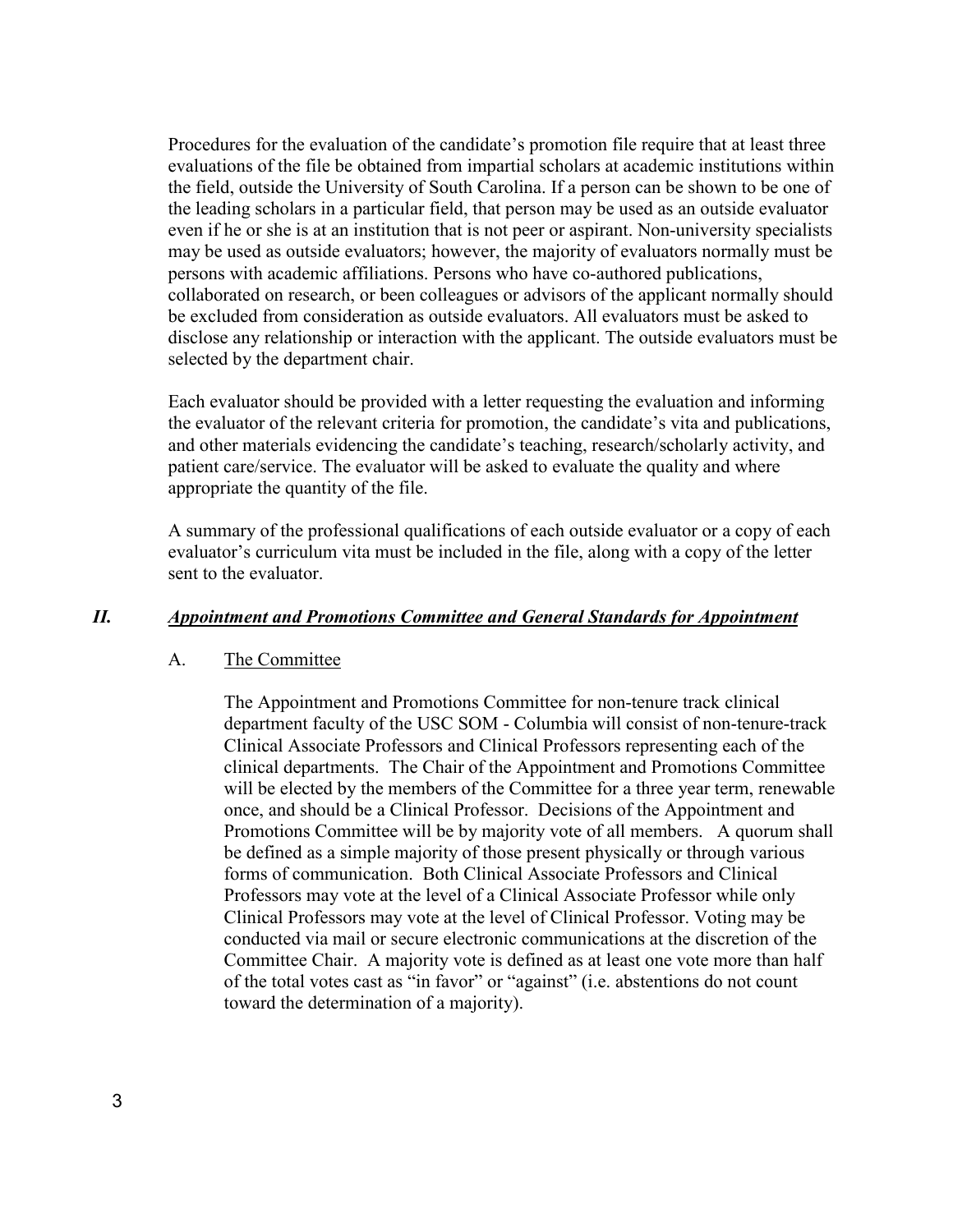### B. Qualifications & Requirements for Appointment

Qualifications for appointment, as set forth in ACAF 1.06 (listed below) are not intended as justification for automatic promotion; conversely, justified exceptions may be made.

## **Clinical Faculty**

Clinical Faculty appointments are regular, full-time or part-time appointments of individuals of substantial professional caliber to supervise and instruct students in clinical, field, classroom, or laboratory settings, and/or engage in practice and outreach, and/or have substantial professional caliber to administer academic programs and other administrative activities. Clinical Faculty usually have an earned medical or terminal degree unless noted below. Education, certification, and licensure of an individual must meet the minimum requirements of the respective accrediting agency or board. The accrediting organization must be recognized by the U.S. Department of Education. According to individual circumstances, faculty in these positions may or may not be salaried.

**Clinical Professor:** An individual appointed as a Clinical Professor must have a record of outstanding performance as a clinician, teacher, researcher, or administrator, and have at least nine years of effective, relevant service. This rank is reserved for individuals with proven stature.

**Clinical Associate Professor:** An individual appointed as a Clinical Associate Professor must have a record of effective performance as a clinician, teacher, researcher, or administrator, and have strong potential for further development.

**Clinical Assistant Professor:** An individual appointed as a Clinical Assistant Professor must have strong potential for development as a clinician, teacher, researcher, or administrator.

**Clinical Instructor:** An individual appointed as a Clinical Instructor is expected to possess at least a master's degree in the teaching discipline.

The qualifications for appointment to these positions and positions bearing other titles, such as lecturer or research professor, are specified in the University Policy ACAF 1.06 Unclassified Academic Titles and are subject to periodic change.

### C. Appointment Procedures

Appointment of non-tenure-track faculty in the clinical departments at the Clinical Associate Professor or Clinical Professor level will require review by the Non-Tenure Track Appointment and Promotions Committee for Clinical Department Faculty. The curriculum vitae, application materials (including teaching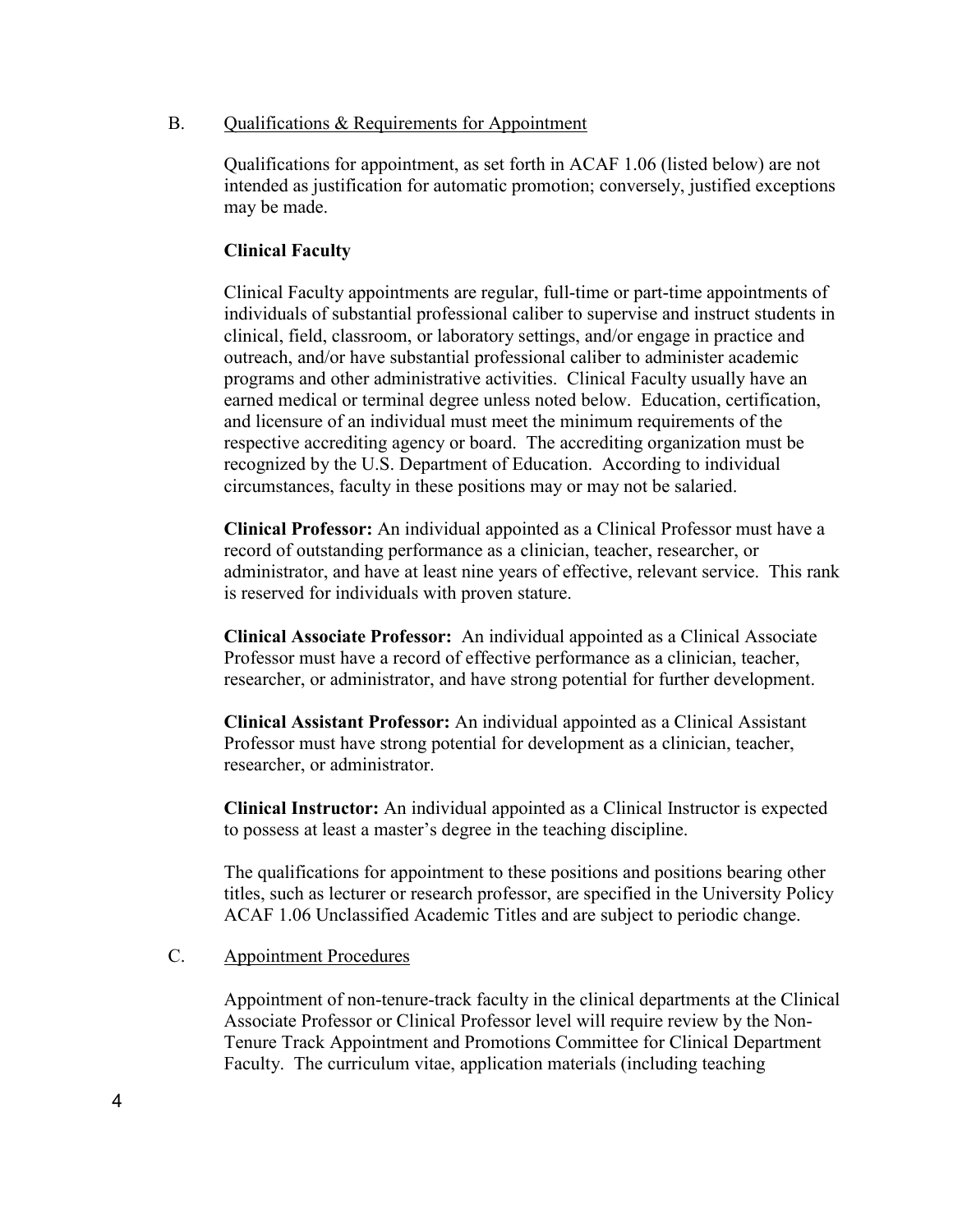evaluations and three letters of recommendation), and the rank recommended by the Departmental Chair for candidates for appointment will be submitted to the Committee. The Committee will evaluate the curriculum vitae and application materials and make a recommendation concerning the most appropriate faculty rank for the candidate. The Chair of the Appointment and Promotions Committee will then forward the recommendation to the Dean along with supporting material (votes and justification from committee members). The Dean will have the prerogative of overruling the recommendation of the Appointment and Promotions Committee. The Dean will solicit input about prospective appointees from the Departmental Chair prior to forwarding his/her recommendation along with that of the Appointment and Promotions Committee to the Provost. Appointments at the level of Clinical Professor must be approved, through academic channels, by the Provost.

#### *III. Promotion Procedures*

- A. Promotion of non-tenure-track clinical faculty to Clinical Associate Professor or Clinical Professor will require review by the Non-tenure-track Appointment and Promotions Committee. Promotion of physicians from Clinical Instructor to Clinical Assistant Professor is automatic upon documentation that the faculty member has passed their specialty board exam and does not require committee review.
- B. The procedure for promotion of non-tenure-track clinical faculty will follow the University timetable for promotion of tenure-track faculty. The departmental chair will be notified of the timetable each year. The departmental chair will then notify the chair of the Appointment and Promotions Committee of their desire to have a particular faculty member considered for promotion. Each faculty member has the right to request consideration for promotion in any year, and can do so by notifying the departmental chair at any time prior to the deadline for inclusion of the promotion cycle.
- C. Consideration of promotion requires that at least three evaluations of the candidate's teaching, scholarship/ research, and clinical work/service be obtained from impartial scholars at academic institutions within the field, outside the University of South Carolina. For the purpose of these evaluations faculty based at the SOM in Greenville will be considered external to USC. The department chair will solicit three letters of support from qualified referees for the candidate. Referees shall be chosen by the department chair and should not normally be former teachers, co-authors, co-investigators, or other individuals with potential conflicts of interest. Referees should be provided with (a) the specific criteria for promotion under which the candidate is being considered, (b) the candidate's most current curriculum vitae, (c) representative publications of the candidate that have been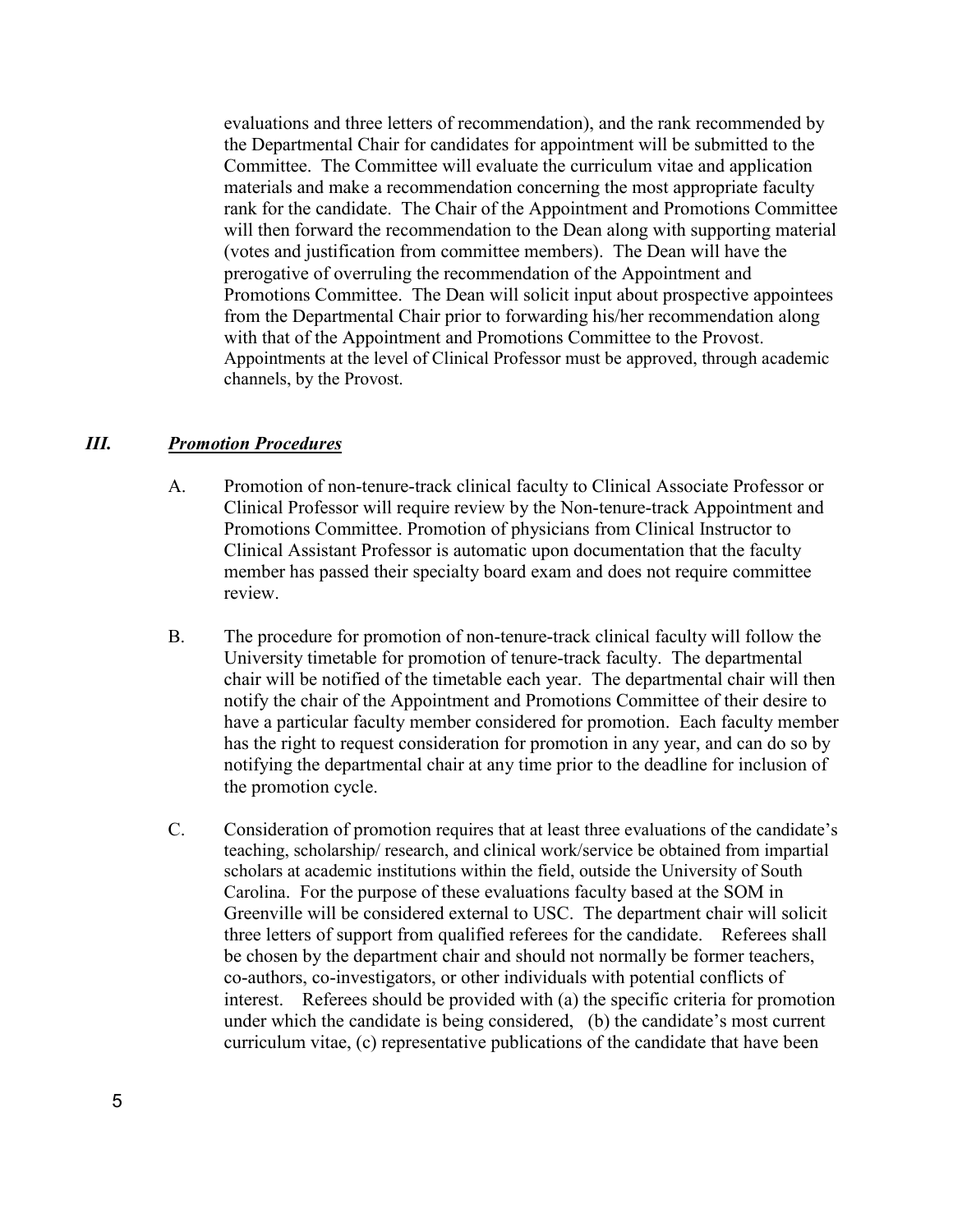selected by the candidate in consultation with the departmental chair and/or mentor, and (d) a summary of the candidate's teaching evaluations.

- D. The candidate may solicit additional letters of support which will be filed in a separate section from that of the external referees' letters.
- E. The departmental chair (or equivalent) will forward the candidate's promotion file materials, including all current promotion forms, personal statement, a current curriculum vitae, teaching evaluations and summary (optional peer evaluations), refereed letters, representative publications, job description for the candidate, a statement of the distribution of the candidate's time and effort in teaching, scholarship/research, and service/patient care, and the Departmental Chair's letter of recommendation to the Chair of the Non-tenure-track Appointment and Promotions Committee.
- F. Following the deadline for submission of the above information, the Appointment and Promotions Committee will meet and make its recommendations. The chair of the Appointment and Promotion Committee will forward the vote and ballot justifications to the Dean along with the candidate's file. The Dean may solicit additional input about individuals being considered for promotion. The Dean will have the prerogative of overruling the recommendation of the Appointment and Promotions Committee. The vote and ballot justification of the Committee and the recommendation of the Dean are then forwarded to the Provost for consideration.
- G. The Provost will review the candidate's file, make a decision and will notify the candidate of the outcome.
- H. Additions to the file initiated by the candidate or faculty after the file has been sent to the Appointment and Promotions Committee are limited to the following:
- 1. Candidates may add to the list of awarded proposals and/or published articles those titles which were shown as submitted or in process when the file was prepared.
- 2. Letters submitted directly to the Dean or as part of an appeal may be entered in the appropriate section of the candidate's file.
- I. Failure to recommend favorably at a particular time is without prejudice with respect to future consideration.
- J. Appeals for the Denial of Promotion

Appeals for denial of promotion must be based on one or more of the following allegations: inadequate consideration of promotion criteria, use of impermissible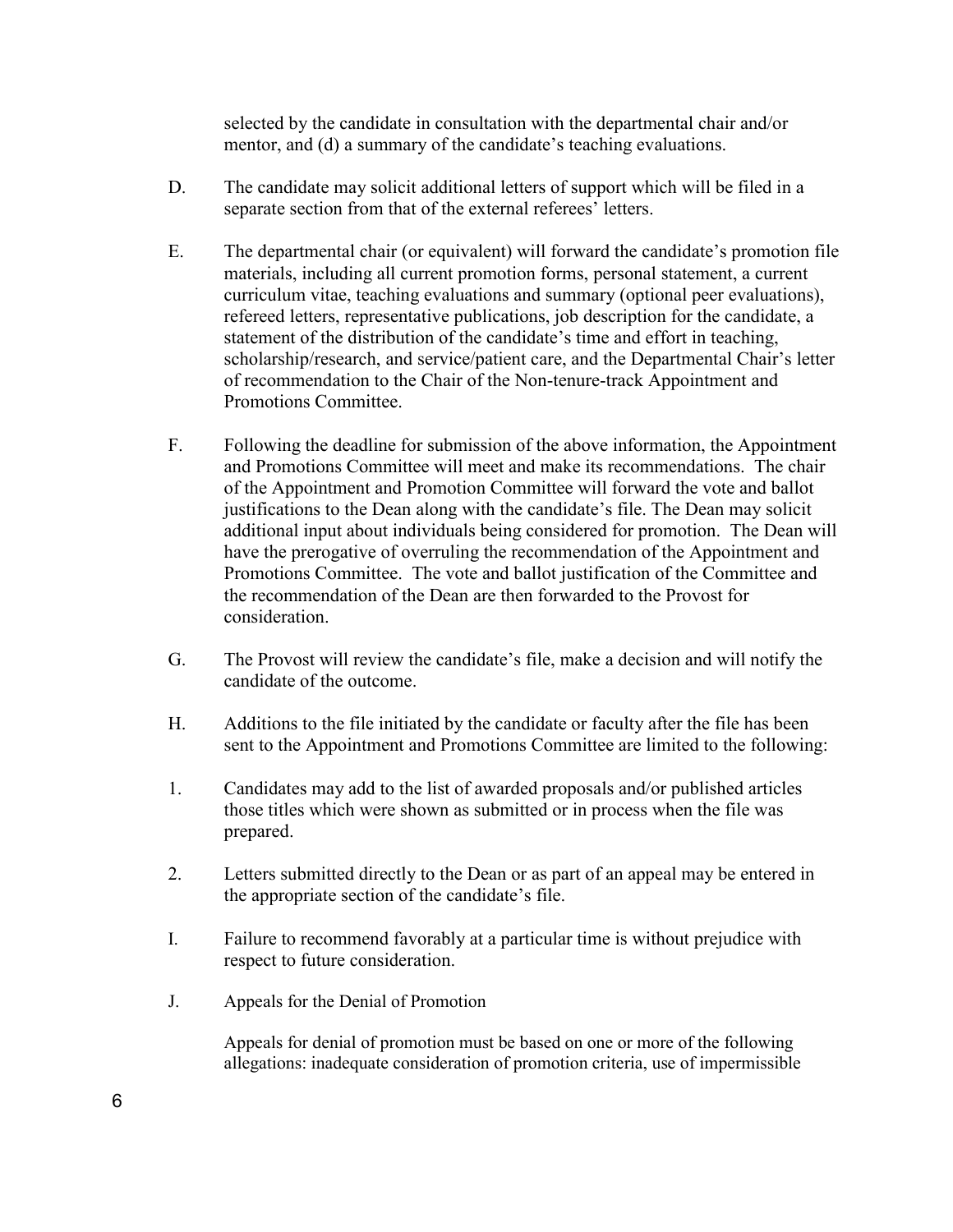criteria, denial of procedural due process, or denial of academic freedom. The petition shall state the factual basis for the allegations and the relief requested.

The first recourse of the faculty member shall be to request an immediate oral explanation from the member's Departmental Chair for the denial of promotion.

If the faculty member does not receive an oral explanation or believes that it is unsatisfactory, the faculty member may request a written summary from the dean of the evaluations and reasons advanced regarding the decision to deny promotion. The written request must be submitted to the dean within seven days of notification of denial of promotion. The dean will provide a summary within fifteen days of the request. The dean, after consultation with the provost, shall respond with a detailed summary of the evaluations included in vote justifications, in letters from external referees, and in administrative reviews, and with the vote of the A&P Committee. The summary will be prepared in such a manner as to protect the identity of the referees and voting faculty members.

Within seven days of receiving the dean's summary of the case, if the faculty member believes there are grounds for reconsideration of the case, the member may state in writing the grounds for this belief and submit them to the Provost. The Provost may order a review, at any faculty or administrative level, on the grounds for reconsideration set forth by the faculty member if the Provost believes the findings of the review could substantially alter the basis upon which the initial decision of denial of promotion was reached.

# *IV. Criteria for Promotion*

#### A. Eligibility Criteria

- 1. Earned doctoral or discipline terminal degree.
- 2. Current USCSOM-Columbia non-tenure track faculty appointment within a clinical department.
- 3. For physicians, board certification and clear licensure status with the South Carolina Department of Labor, Licensing, and Regulation Board of Medical Examiners.
- 4. For PhD clinicians, board certification or satisfactory eligibility or equivalent experience base and clear licensure status (if applicable).
- B. General Guidelines

Faculty members are responsible to meet all elements of the criteria under which they are applying for promotion. If the candidate is eligible under more than one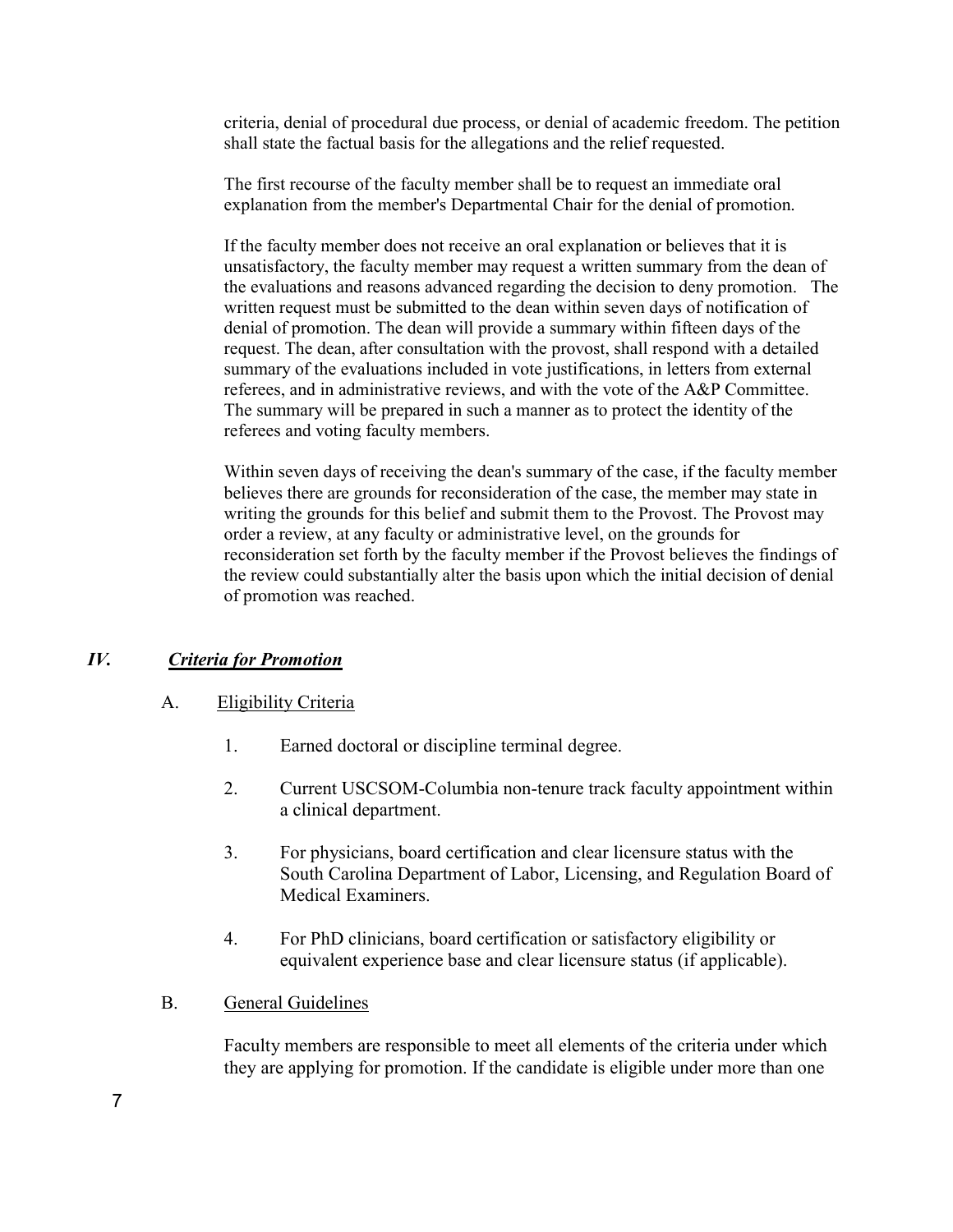set of criteria, the candidate must designate which set of criteria they have elected. For promotion from Clinical Assistant Professor to Clinical Associate Professor, the candidate may choose either the promotional criteria in effect at the time of their initial hiring, or the most current promotion criteria at the time of their application for promotion. For promotion from Clinical Associate Professor to Clinical Professor, the faculty member shall be responsible for meeting A&P criteria and University standards in effect at the time of their application for promotion.

- 1. The general performance in the areas of teaching, scholarship/research, and service/patient care comprise the basis for evaluation for promotion. A numerical system is shown under C.3 as a means to rate achievement levels across these performance areas.
- 2. The USC SOM Columbia Appointment and Promotions Committee requires that the "percentage of effort" assignments among the three areas of teaching, scholarship/research, and service/patient care be made by the candidate's departmental chair for those candidates employed by the SOM or the PH-USC Medical Group. A candidate's percentage of effort assignment is determined by averaging the percentage of effort assignments recorded in the candidate's Annual Faculty Evaluation for the years under consideration. It is recognized that achievements in a given area may be limited by the effort assigned, i.e., by limits imposed by the candidate's job description. For example, a candidate assigned 20 percent time for scholarship/research will not be expected to achieve the same quantity of scholarly works, as one who is assigned 70 percent for scholarship/research. Minimum standards stated below should be met by all candidates, with higher expectations for candidates with unusually high % effort in any specific category. If a candidate has zero percent in one area then promotion criteria will only be considered from the other two areas.

#### C. Promotion Criteria

Evidence of progressively effective performance is required for advancement through faculty ranks. Members of the Appointment and Promotions Committee will be guided by the following criteria in making their recommendations:

1. Clinical Assistant Professor to Clinical Associate Professor

Promotion from the rank of Clinical Assistant Professor to the rank of Clinical Associate Professor should be requested when individuals show real promise that they will become leading teachers, scholars/researchers, or clinicians. Promise should be substantiated by tangible, developing evidence. A candidate at the rank of Clinical Associate Professor must possess maturity of judgment, personal and professional integrity, highly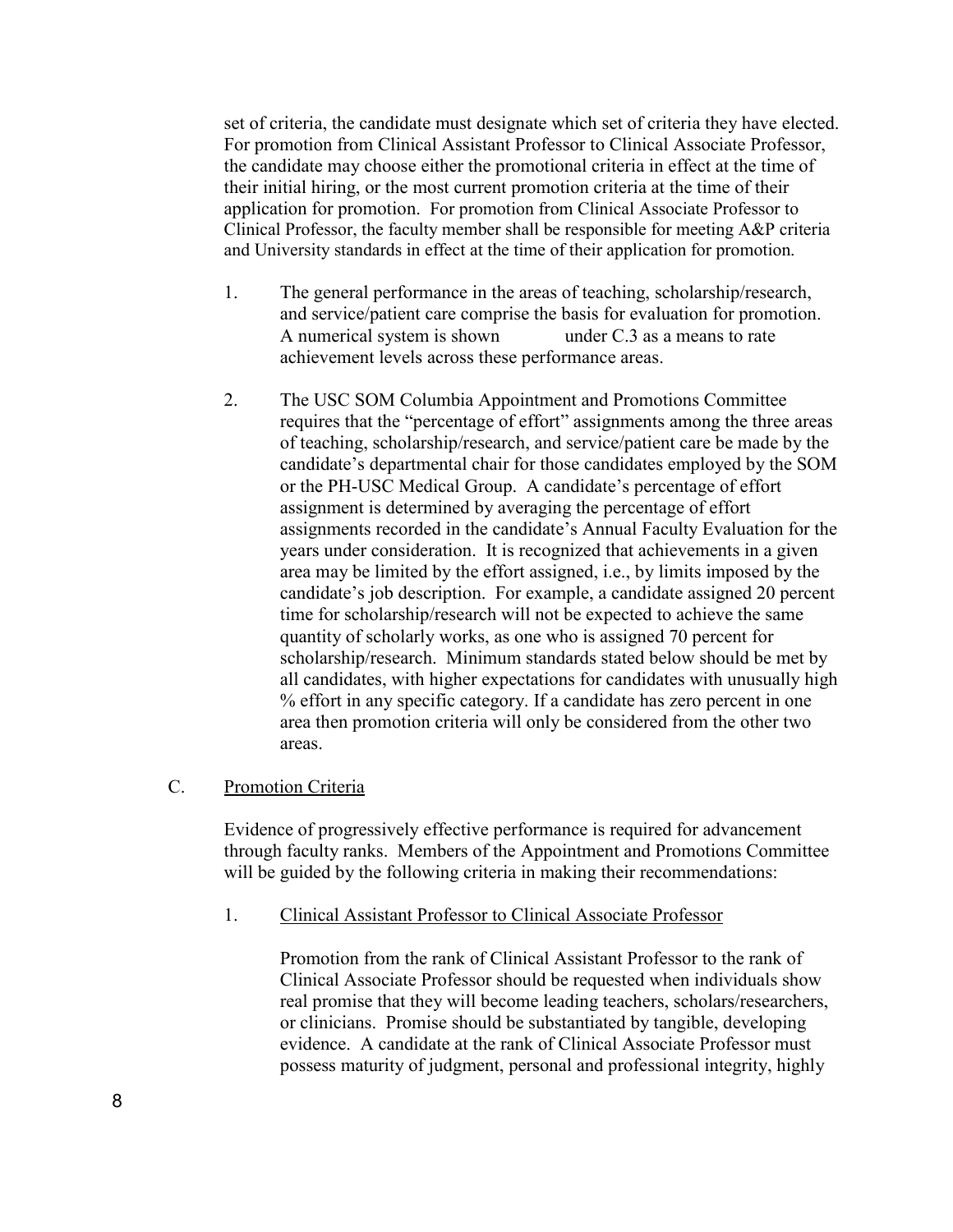motivated productivity, potential for leadership, and commitment to institutional and professional goals. Promotion from the rank of Clinical Assistant Professor to the rank of Clinical Associate Professor requires, at a minimum, evidence of excellence in one area and at least fair in all other areas. The accrual of a minimum of five points is required to qualify for this promotion (four if only two criteria are being used).

Accomplishments in a faculty position at another educational institution may be considered in evaluating a candidate for promotion to Clinical Associate Professor, however, work accomplished at USC is to be weighted more heavily than work performed elsewhere, prior to joining the University faculty. The faculty member should have at least five years of service at the rank of Clinical Assistant Professor before being considered for promotion to the rank of Clinical Associate Professor.

#### 2. Clinical Associate Professor to Clinical Professor

Promotion from the rank of Clinical Associate Professor to the rank of Clinical Professor should be based upon promise fulfilled. A move to the rank of Clinical Professor should be accompanied by evidence of attainment of national or international stature in a field. Additionally, a candidate for promotion at the rank of Clinical Professor must demonstrate maturity of judgment, personal and professional integrity, leadership skills, administrative abilities, and commitment to institutional and professional goals. Promotion from the rank of Clinical Associate Professor to the rank of Clinical Professor generally requires, at a minimum, evidence of an outstanding performance in one area, accompanied by a record in the other areas that is at least good, and evidence of national or international stature in a field with an accrual of a minimum of eight points (six if only two criteria are being used).

Accomplishments in a faculty position at another educational institution may be considered in evaluating a candidate for promotion to Clinical Professor, however, work accomplished at USC is to be weighted more heavily than work performed elsewhere, prior to joining the University faculty. The faculty member should have at least nine years of overall service before being considered for promotion to the rank of Clinical Professor.

#### 3. Standards for Evaluating Promotion Criteria and Associated Points

**Outstanding**: The candidate's performance is far above the minimally effective level. A national/international reputation is evident.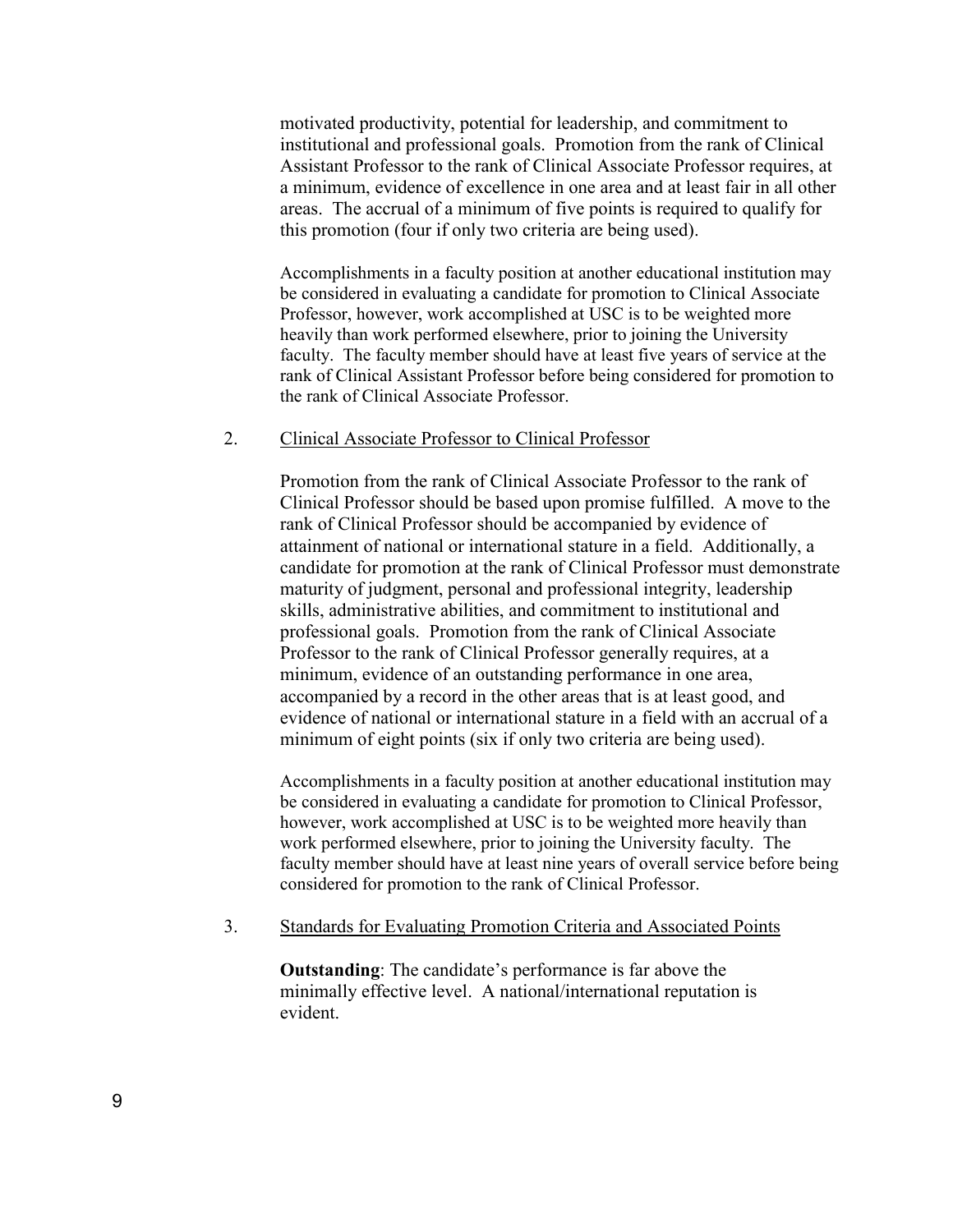**Excellent**: The candidate significantly exceeds the minimally effective level of performance. A national/international reputation is clearly possible, if not likely.

**Good**: The candidate's performance is clearly above the minimally effective level.

**Fair**: The candidate meets the minimally effective level of performance.

**Unacceptable**: The candidate has accomplished less than the minimally effective level of performance.

| Performance<br><b>Categories Levels</b> | <b>Teaching</b> | <b>Scholarship/Research</b> | <b>Service/Patient Care</b> |
|-----------------------------------------|-----------------|-----------------------------|-----------------------------|
| Unacceptable                            |                 |                             |                             |
| Fair                                    |                 |                             |                             |
| Good                                    |                 |                             |                             |
| Excellent                               |                 |                             |                             |
| Outstanding                             |                 |                             |                             |

### D. Criteria for Achievement

### 1. Criteria for "Fair" Achievement

• Teaching

There must be recognition as an effective teacher of learners to include: medical students, residents, other health professional students as well as physician learners participating in continuing medical education activities. Documentation will include a rating of at least "Fair" (3.0/5.0) on the majority of student/resident evaluations (and/or an equivalent rating on the majority of evaluations from other physician learners) and favorable letters from the clerkship and/or training director(s) and/or other relevant professionals..

• Scholarship/Research

It is not possible to give a precise, quantitative criterion for the number of publications, since the scope and influence of the work must be weighed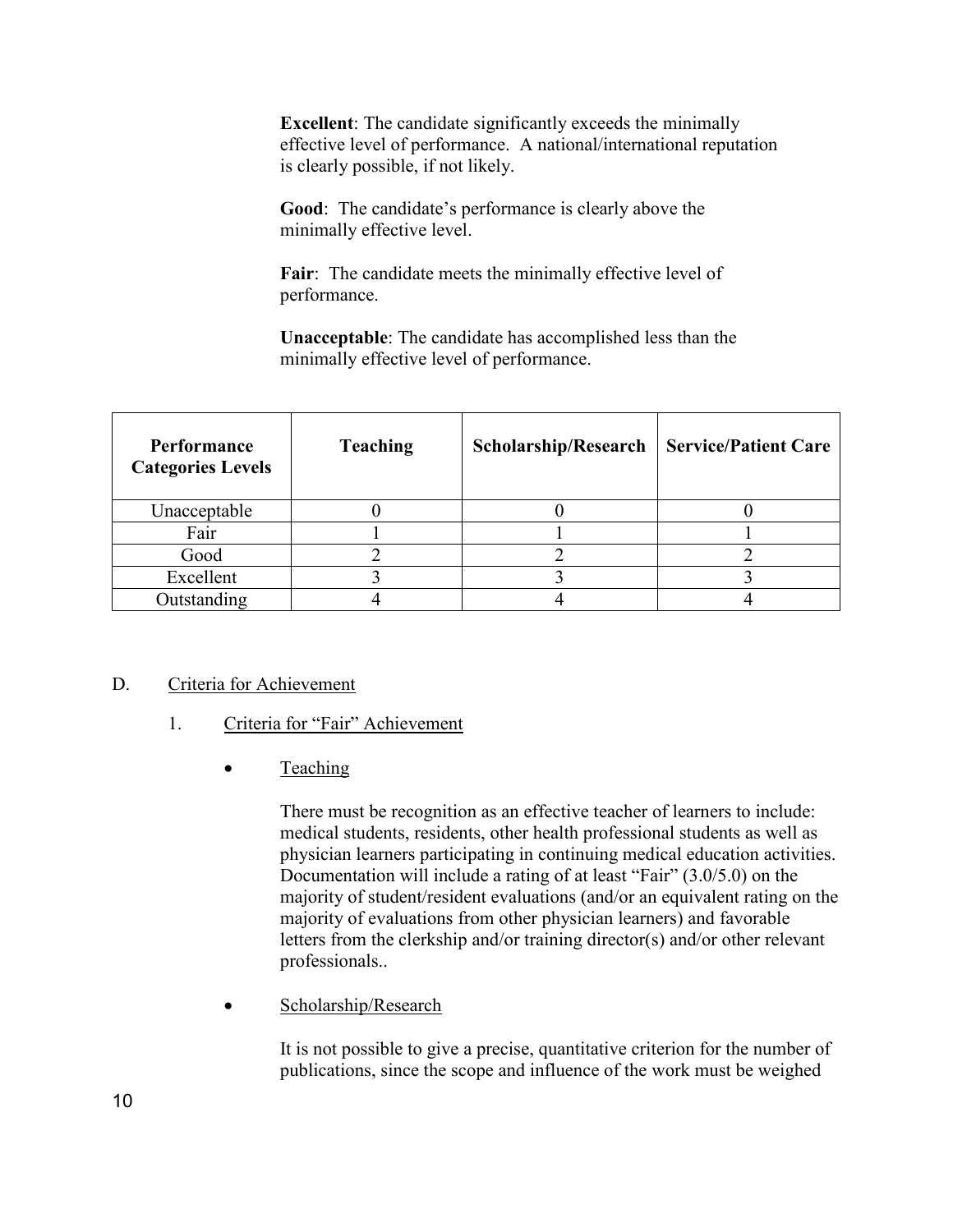in each case. Ordinarily the candidate would be expected to have published a minimum of 3 articles in refereed journals or the equivalent. Work that is published in high impact journals or venues should be given more weight. Articles counted in the teaching category may not be counted again under scholarship/research or service/patient care. (Book reviews, letters to the editor, abstracts of oral presentations and papers submitted but not yet accepted will not be considered in meeting this requirement). Documentation will include copies of published work and drafts of work that have been accepted by a journal or are in press.

Service/Patient Care

Recognition as effective in carrying out assigned roles as leader or coordinator of programs, committee assignments, and/or counterpart activities in the community (e.g., participation in local, state or national professional organizations). There must be evidence of effective participation in assigned patient care activities. Documentation will include a favorable letter from the principal clinical program supervisor and the individual(s) to whom the candidate is accountable for committee work and public service assignments.

### 2. Criteria for "Good" Achievement

**Teaching** 

There must be recognition as a highly effective teacher of learners to include: medical students, residents, other health professional students as well as physician learners participating in continuing medical education activities. Documentation will include a rating of at least "Good" (3.5/5.0) on the majority of student/resident evaluations (and/or an equivalent rating on the majority of evaluations from other physician learners) and favorable letters from the clerkship and/or training director(s) and/or other relevant professionals.

Scholarship/Research

There must be publications of merit and significance as senior author or principal collaborator. It is not possible to give a precise, quantitative criterion for the number of publications, since the scope and influence of the work must be weighed in each case. Ordinarily the candidate would be expected to have published a minimum of 6 articles, acting as senior author of at least 2 in refereed journals or the equivalent. Work that is published in high impact journals or venues should be given more weight. Articles counted in the teaching category may not be counted again under teaching or service/patient care. (Book reviews, letters to the editor,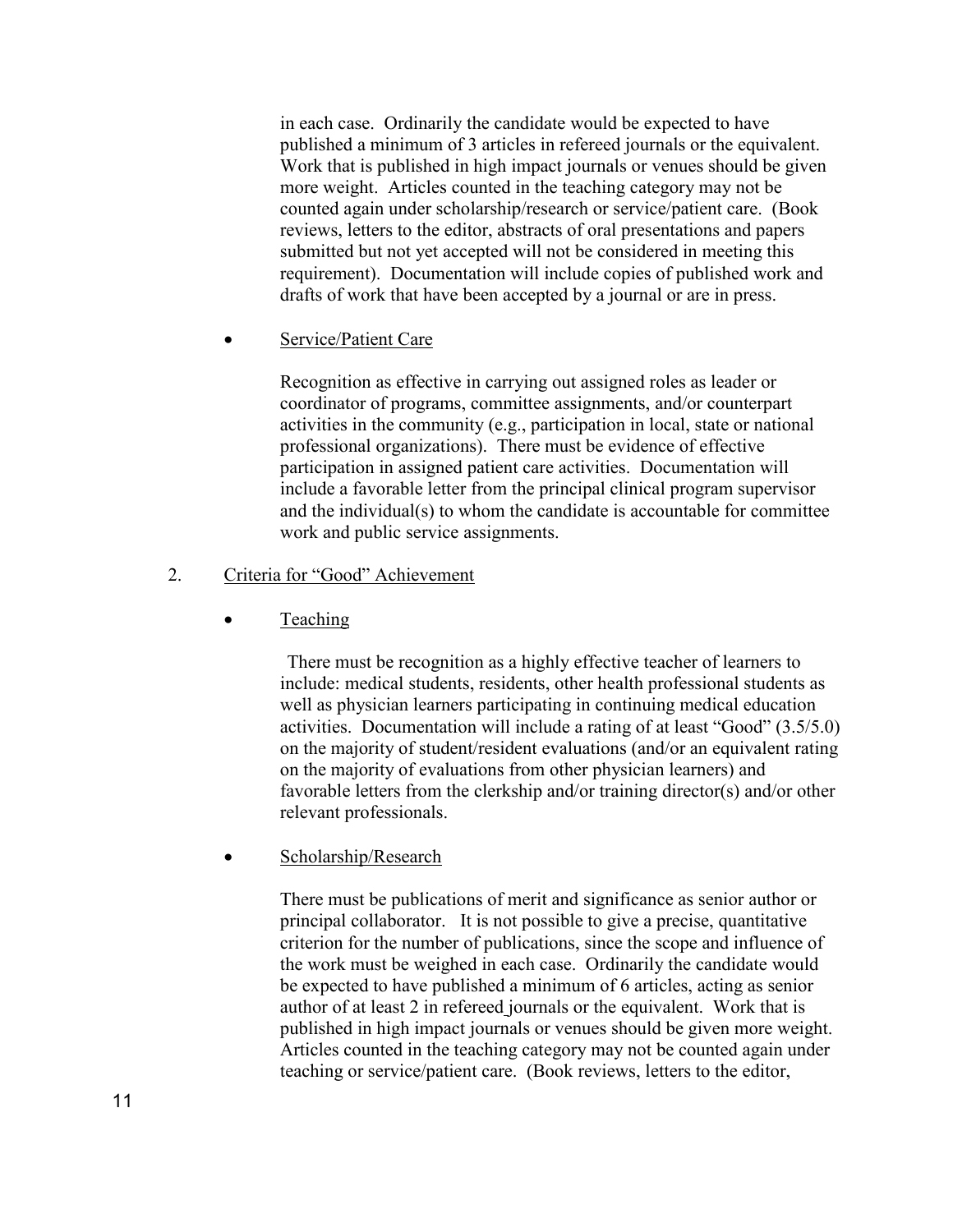abstracts of oral presentations and papers submitted but not yet accepted will not be considered as having met this requirement). Documentation will include copies of published work and drafts of work that have been accepted by a journal or are in press.

Service/Patient Care

Recognition as effective in carrying out assigned roles as leader or coordinator of programs, committee assignments, and/or counterpart activities in the community (e.g., participation in local, state or national professional organizations). There must be uniformly effective participation in assigned patient care activities or in other assigned professional activities. Documentation will include a favorable letter from the principal clinical program supervisor or other appropriate professional supervisor and the individual(s) to whom the candidate is accountable for committee work and public service assignments.

# 3. Criteria for "Excellent" Achievement

The criteria below are in addition to those above required for "Good" achievement:

**Teaching** 

There must be recognition as an excellent teacher of learners to include: medical students, residents, other health professional students as well as physician learners participating in continuing medical education activities. Documentation will include a rating of "Excellent" (4.0/5.0) on the majority of student/resident and peer evaluations (and/or the equivalent rating on the majority of evaluations from other physician learners) and favorable letters from the clerkship and/or training director(s) and/or other relevant professionals attesting to a significant teaching load. In addition, publication in a refereed journal on educational issues; teaching awards from residents or medical students; peer (CME) teaching beyond the institution at regional, state, or national professional meetings; or receipt of a career teacher grant or award, or serving as principal investigator for a training grant awarded to the department will also be evidence of proficiency in this area.

Scholarship/Research

An "Excellent" publication record is required. While this is impossible to quantify precisely, it would ordinarily be expected that the candidate has published 10 or more articles, acting as senior author of at least 4, in refereed journals, or the equivalent. Documentation will include copies of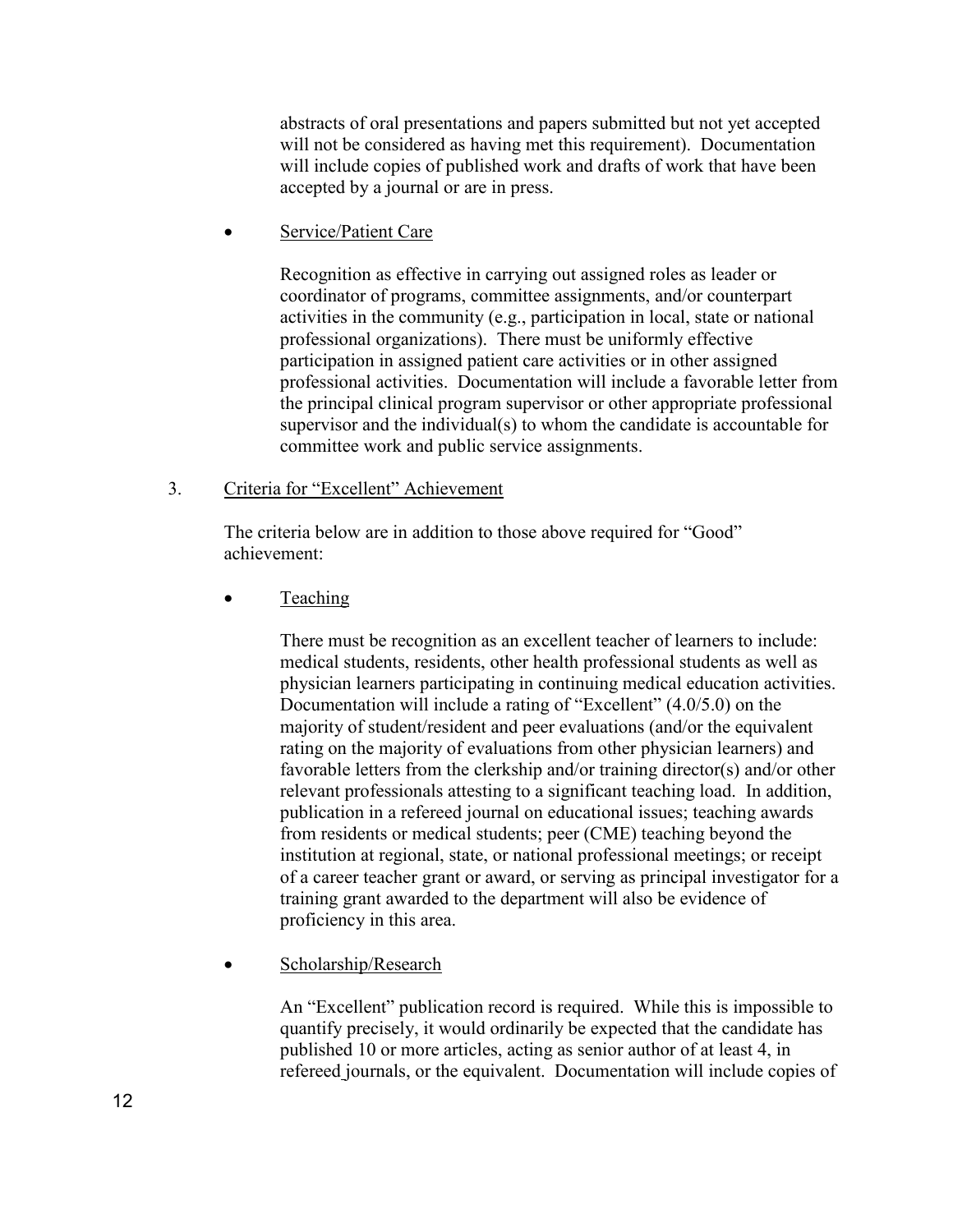publications and favorable review of the significance of the candidate's scholarship in outside letters of reference. Work that is published in high impact journals or venues should be given more weight Articles counted the teaching category may not be counted again under scholarship/research or service/patient care. In addition, funding of a competitive research grant with candidate as the principal investigator or collaborating investigator on a federally funded grant; editorship (can be associate or assistant editor, or member of the editorial board) of a refereed professional or scientific journal; reviewer of several manuscripts for refereed journals or of several grant proposals for a study section; scientific task force, or advisory group for NIH or equivalent; or several refereed scientific presentations at regional, state, national, or international meetings will also be evidence of proficiency in this area. Outside letters should attest to the candidate's achievement of a state, regional or national reputation in some area in his or her field.

#### Service/Patient Care

Candidate will have served effectively on medical school, University, PH-USC Medical Group Committees, Academic Committees, and/or Hospital Standing Committees; or the candidate will have documented an "Excellent" patient care record in any of several ways.

Documentation of an "Excellent" patient care record requires that the candidate is known, at least within the South Carolina medical community for expertise and innovation in the diagnosis and/or treatment of a particular disease or of a particular group of patients. Or, the candidate might have developed a substantial reputation as a clinician treating a broad range of patients in support of the clinical mission of the department. The best documentation of these clinical contributions would come from letters written by the major clinical supervisor; faculty of other clinical departments; and, if the reputation of the clinician has gone beyond the institution, outside letters as well.

Documentation of an "Excellent" service record will include a favorable letter from the principal clinical or academic supervisor and committee chairs, as appropriate.

In addition to the above, refereed publications on administrative or patient care issues; presenting one or more workshops or demonstrations on diagnosis or treatment at a regional, state, or national meeting; appointment to a state, regional or national task force or committee addressing administrative, organizational, service delivery, or patient care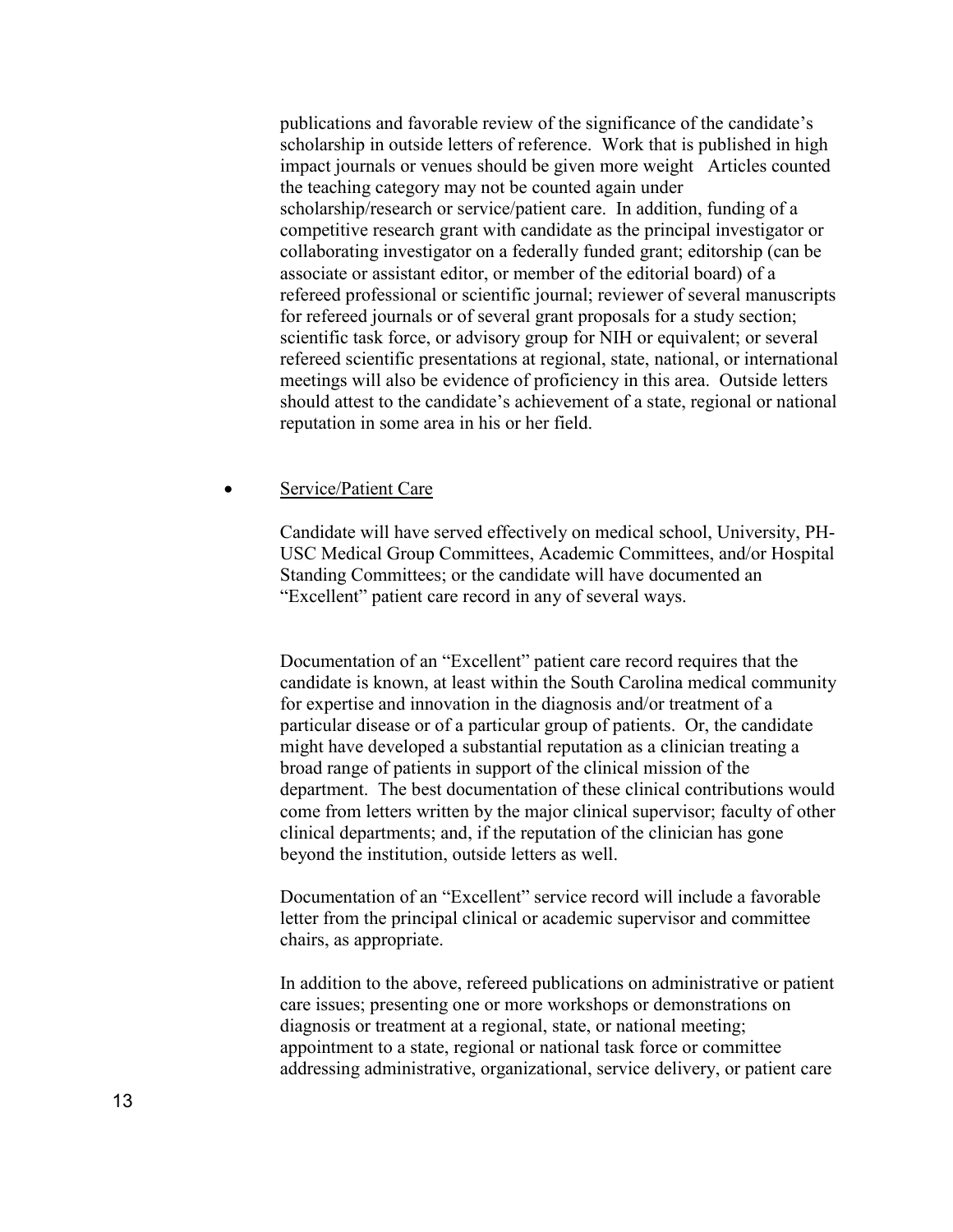issues; serving as a principal investigator for a training, clinical program, or public service grant awarded to the department; receipt of a grant or award for research on patient treatment or participation in a multi-center collaborative treatment study; or department receipt of a national recognition award for excellence of a clinical program in which the candidate has devoted significant effort will also be evidence of proficiency in service/patient care.

## 4. Criteria for "Outstanding" Achievement

The criteria listed below are in addition to those above for "Excellent" achievement:

Teaching

There must be recognition as an outstanding teacher of learners to include: medical students, residents, other health professional students as well as physician learners participating in continuing medical education activities. Documentation will include a rating of "Outstanding" (4.5/5.0) on a majority of student/resident and peer evaluations (and/or an equivalent rating on the majority of evaluations from other physician learners) and favorable letters from the clerkship and/or training director(s) and/or other relevant professionals attesting to a very significant teaching load. Further evidence of proficiency in this area can be demonstrated as in the criteria for "Excellent" achievement.

• Scholarship/Research

A minimum of 15 papers, 7 as senior author, published in refereed journals, or the equivalent. Expectations for publications may be higher, depending on the percent of the candidate's effort assigned to research/scholarship. Work that is published in high impact journals or venues should be given more weight Articles counted in the teaching category may not be counted again under scholarship/research or service/patient care. Outside letters should indicate that the candidate has a national or international reputation in some area in his or her field. Further evidence of proficiency in this area can be demonstrated as in the criteria for "Excellent" achievement.

Service/Patient Care

Candidate will have served the department/SOM/University in a major administrative role (e.g., with oversight for a clinical, teaching, or research program that has multiple program elements, typically requiring supervision of the work of junior faculty or comparable personnel, or a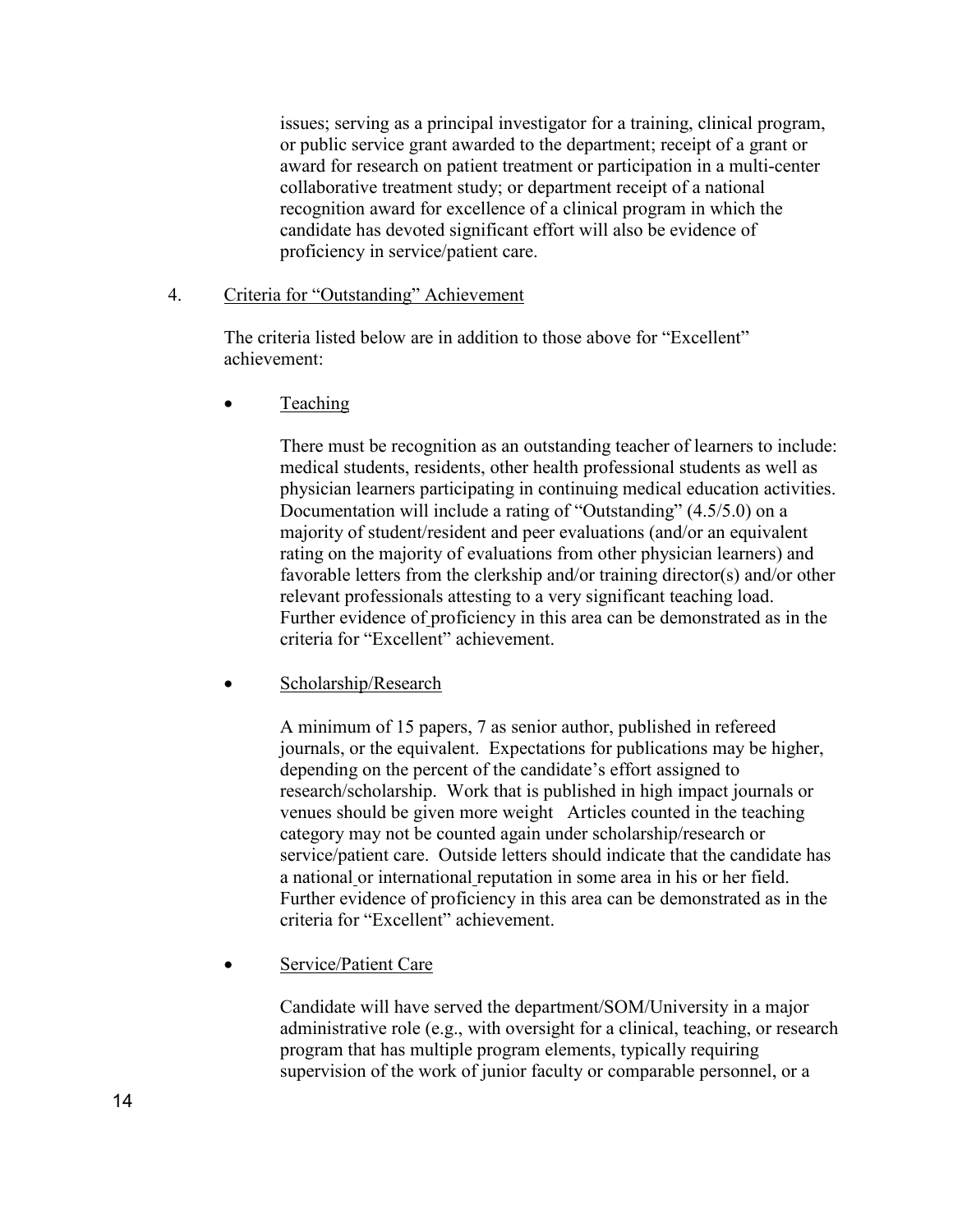similar major role or roles, continuing over several years, in a regional, state, or national professional organization); or the candidate will have demonstrated an "Outstanding" patient care record. In addition, the candidate's administrative leadership will have received regional, state, or national recognition by peers, or the candidate will have achieved regional, state, national or international prominence in some aspect of patient care or in service to the profession.

An "Outstanding" service record also requires that the candidate will have served effectively on at least three hospital, Medical Group or Academic committees. Documentation of an "Outstanding" service record requires a favorable letter from committee chairs and from the major supervisor or CEO of organizations in which the candidate has had major roles, as appropriate. Outside letters will give favorable comment on the candidate's regional, state, national or international reputation as an outstanding organizational leader.

Documentation of an "Outstanding" patient care record requires that the candidate will have a regional, state, or national reputation for expertise and innovation in the diagnosis and/or treatment of a particular disease or of a particular group of patients. Outside letters will give favorable comment on the candidate's regional, state, national or international reputation as an outstanding clinician.

In addition to the above, further evidence of proficiency in the area of service/patient care can be demonstrated as in the criteria for "Excellent" achievement.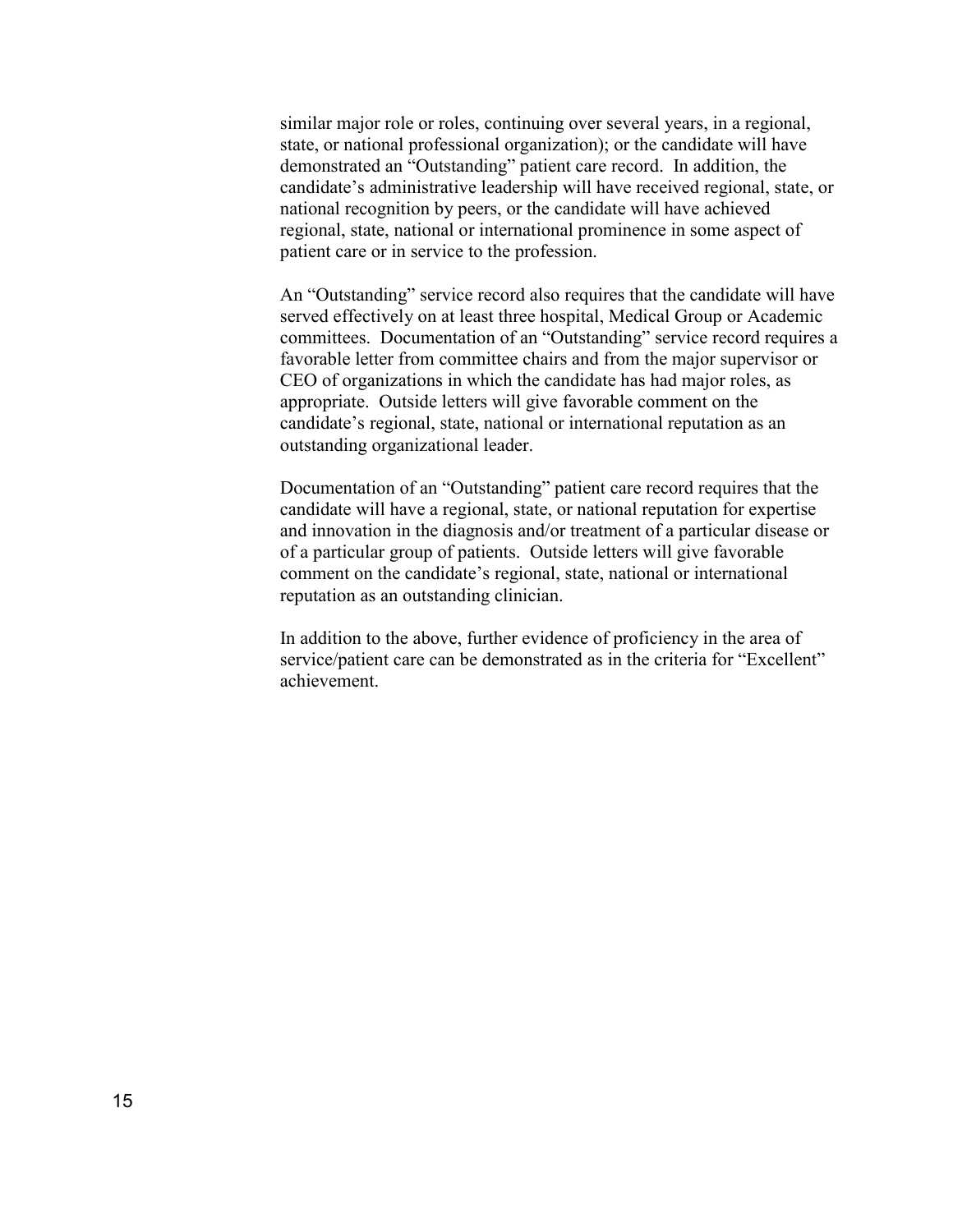# *Appendix:* **Additional Suggested Sources for Documentation of Performance**

1. Teaching

Contribution to:

- a. Curriculum development
	- Undergraduate medical education: give course number and type of activity
	- Graduate medical education: describe curriculum, type of learner, goals of program
	- Postgraduate education: describe curriculum, type of learner, goals of program
	- Continuing medical education: describe curriculum, type of learners, goals of program
- b. Undergraduate, graduate, postgraduate, and continuing medical education
	- Classroom lecture: give course number, number of contract hours, number of learners
	- Case conference: give frequency, number and type of learners, topic area
	- Clinical teaching and supervision: give frequency, number of learners, type of activity
	- Course coordination: give course number, number of contact hours, number of learners
- c. Participation in training and educational curricula of affiliated hospitals of the School of Medicine and other schools and departments of the University of South Carolina
	- Programs of affiliated and cooperative hospitals
	- Other schools and departments of the University of South Carolina and departments of the Medical University of South Carolina
- d. Evidence of teaching quality and quantity of teaching load
	- Peer evaluations
	- Learner evaluations
	- Learner performance on objective tests (e.g., National Board Exams)
	- Evaluation by department chair
	- Evaluation by faculty of higher rank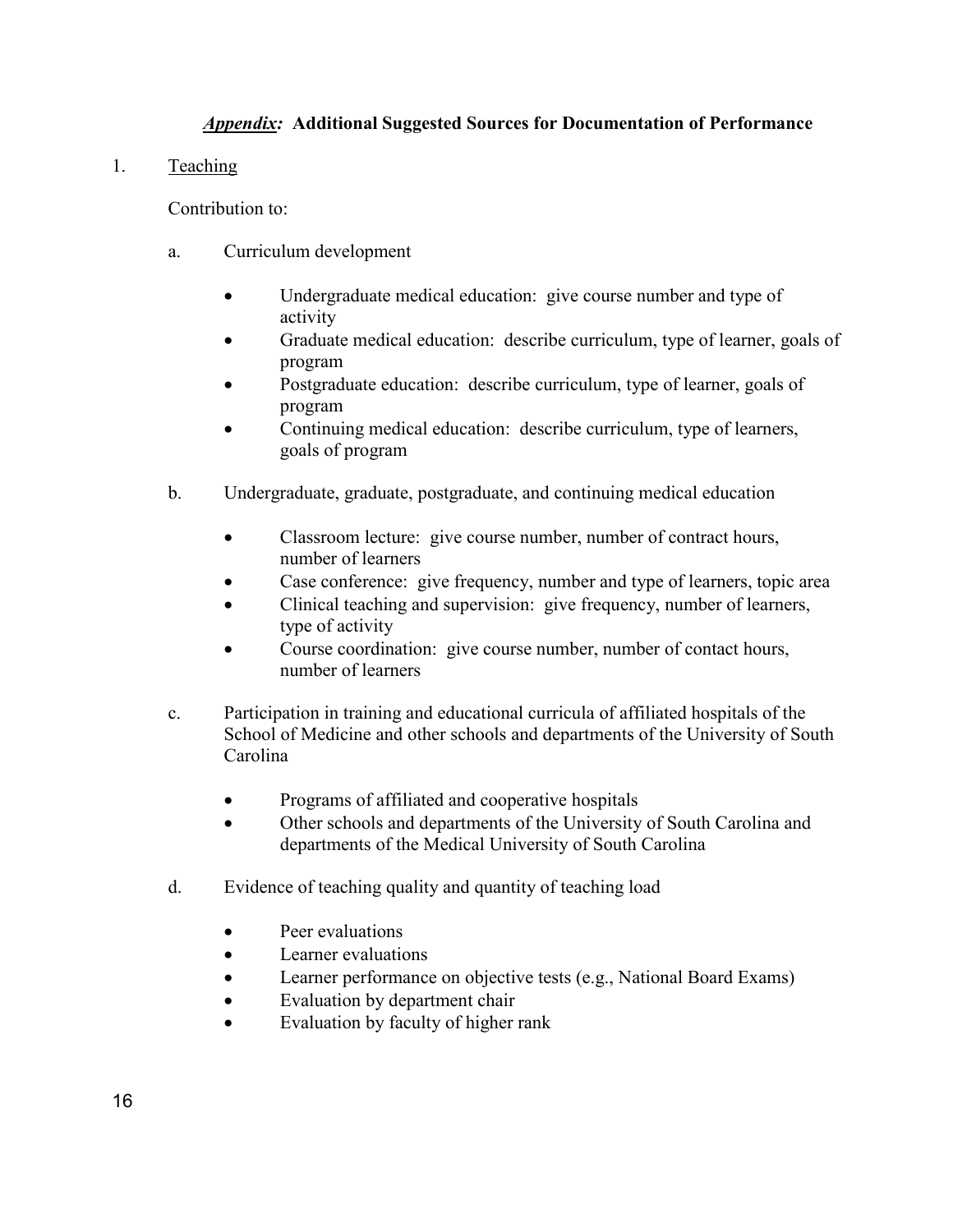- e. Development of teaching methods or aids
	- Computer simulation
	- Audio-visual presentations
	- New media applications, presentations or tools
	- Medical illustrations
	- Handouts
	- Models (anatomical, biochemical, etc.)
	- Other (weekend symposium, etc.)

# 2. Scholarship/Research

- a. Publications (in assessing the level of achievement attained, reviewers should take into account the reputation and impact of journals, whether the work is refereed or not, and whether or not the work represents work that was invited based on the reputation of the faculty member)
	- Refereed journal articles
	- Books
	- Book chapters
	- Clinical and case reports
	- Invited reviews
	- Non-refereed journal articles
- b. Presentations
	- Invited talks at scientific and professional meetings
	- Invited as faculty for CME
	- Non-invited talks
	- Seminars given
	- Sessions chaired at national or international meetings
- c. Grants
	- Applications submitted, approved, and/or funded, and grant renewals
- d. Development and supervision of learner research projects
	- Medical student research projects
	- Resident research projects
	- Membership on dissertation committees, oral examination **Committees**
- e. Attendance at and participation in professional and scientific meetings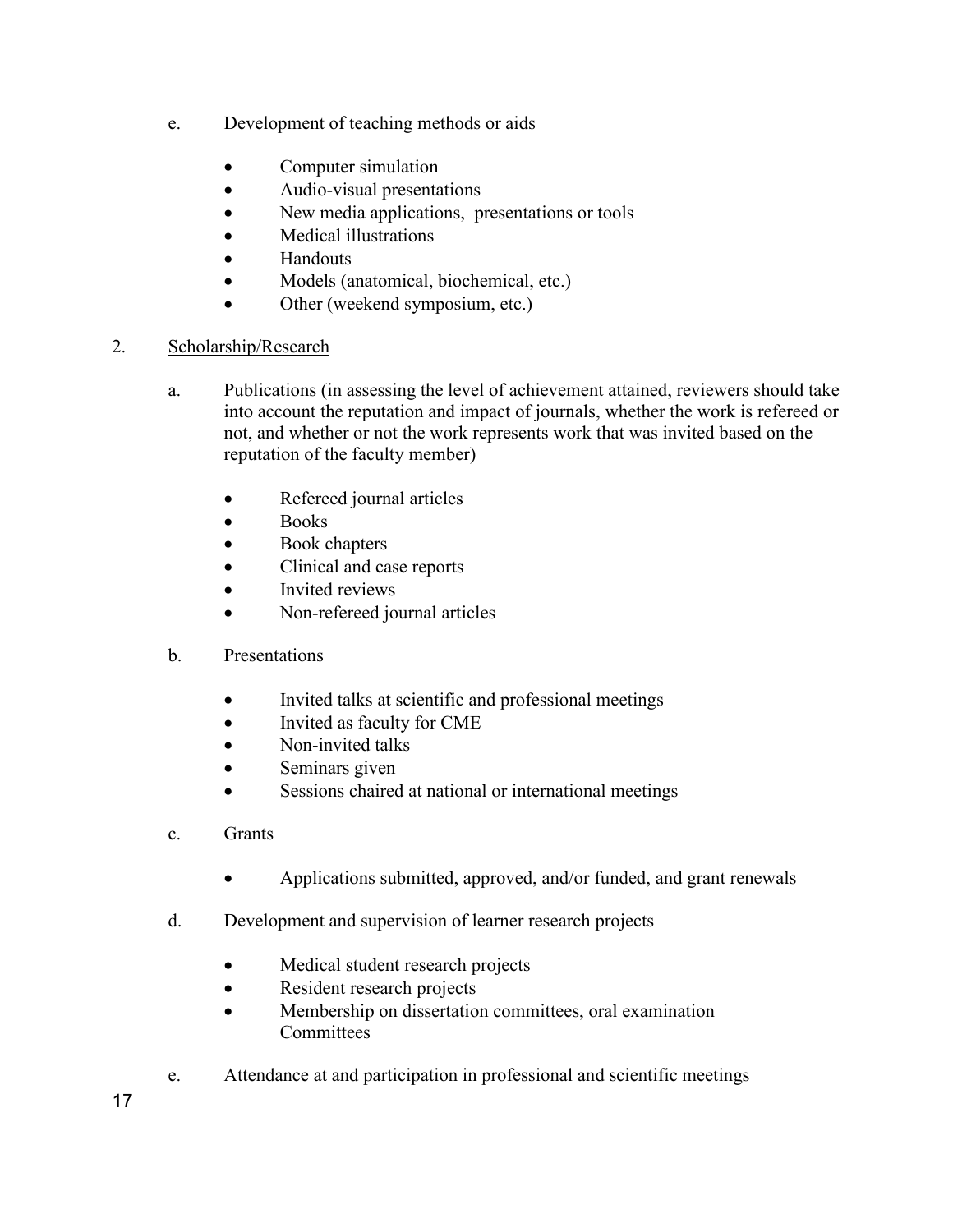# 3. Service/Patient Care

# Service

- a. To students:
	- Faculty advisor
	- Student counseling
	- Advisor to student organizations
	- Membership on student-faculty committees
- b. To the department:
	- Course coordination
	- Committees and subcommittees (e.g., honors, practice plan, curriculum development, etc.)
	- Administrative responsibilities
	- Providing mentorship to junior faculty
- c. To the school:
	- Regular committees and subcommittees (e.g., admissions, library, curriculum, etc.)
	- Ad hoc committees (e.g., promotion and tenure criteria development, etc.)
	- Administrative responsibilities
	- Mentoring relationships
- d. To affiliated hospitals, medical groups, and institutions:
	- Committees and subcommittees (e.g., quality assurance, medical staff, etc.)
	- Administrative responsibilities
- e. To the University of South Carolina and other collaborating universities and colleges:
	- Committees and subcommittees
	- Faculty Senate
	- Faculty committees
	- Provost committees
	- Task forces
	- Administrative responsibilities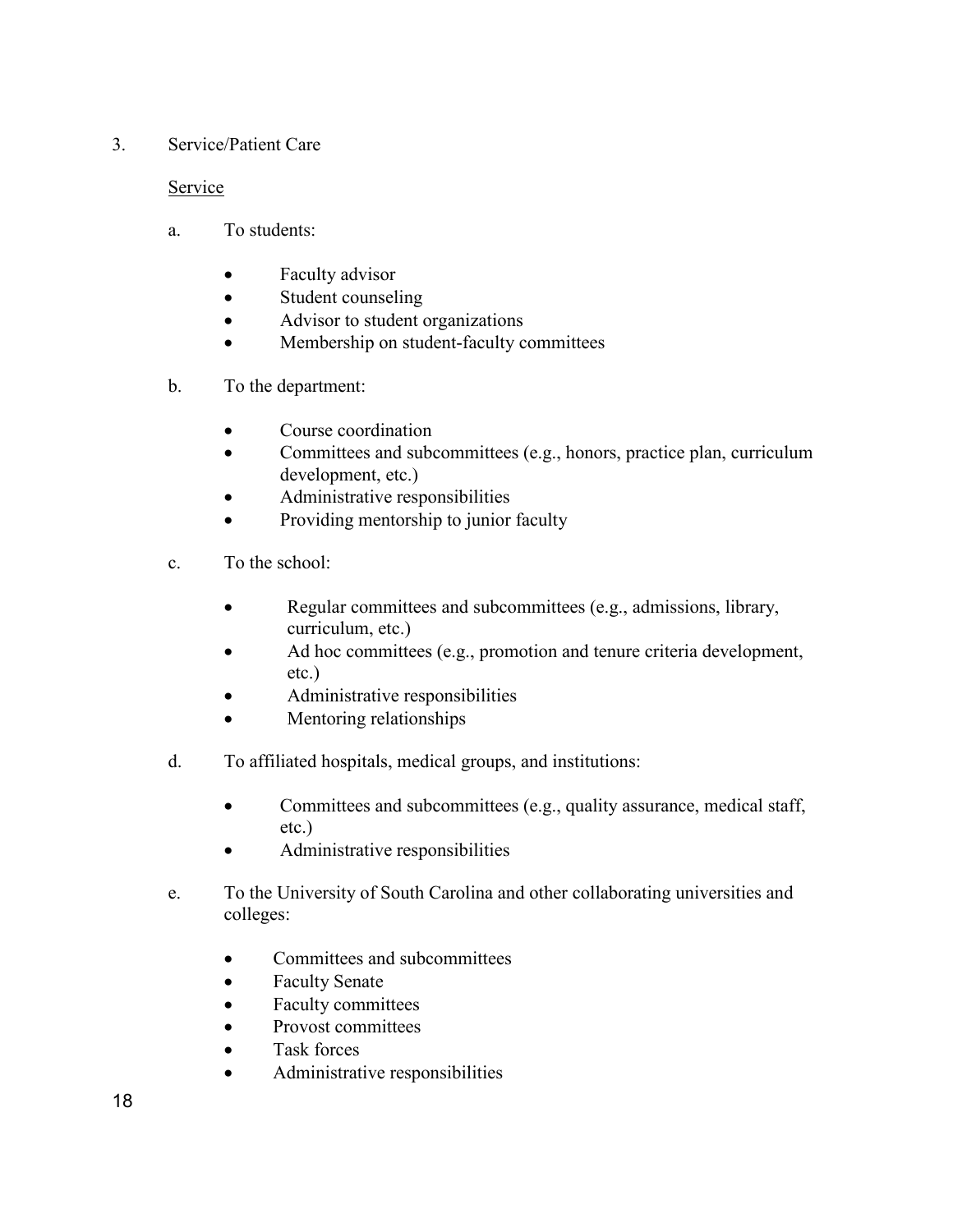- f. To the profession:
	- Presentations at professional meetings
	- Development/Organization of symposia, professional meetings, etc.
	- Chair at professional meetings
	- Professional organization/society officer
	- Service on ethics boards, boards of examiners
	- Editorial board membership
	- Professional organization/society memberships and activities
	- Research and grant review panels
	- Membership on accreditation committees
	- Development of grants
	- Journal or manuscript reviewer
- g. To the community:
	- Professional services
	- Program development (e.g., programs for specific reference groups, such as persons with disabilities, etc.), patient education
	- Support and assistance to existent community groups (e.g., burn victims, immigrant populations, etc.)
	- Advisor to federal, state, and local decision-making groups (e.g., regarding health care to the indigent, crisis intervention, disaster preparedness, utilization of medical care, etc.)
	- Consultations to hospitals, nursing homes, etc.
	- Other: Civic activities
	- Presentation to schools, civic groups and agencies
	- Membership on governing boards of voluntary agencies, schools, churches
	- Talks and participation in activities to schools, clubs

# Patient Care

- a. Participation in clinical services of the School of Medicine, PH-USC Medical Group or affiliated institutions
- b. Publications in refereed journals on patient care
- c. Presentations at professional meetings on patient care
- d. Membership on regional or national task force or committee on patient care
- e. Grant for research on patient care